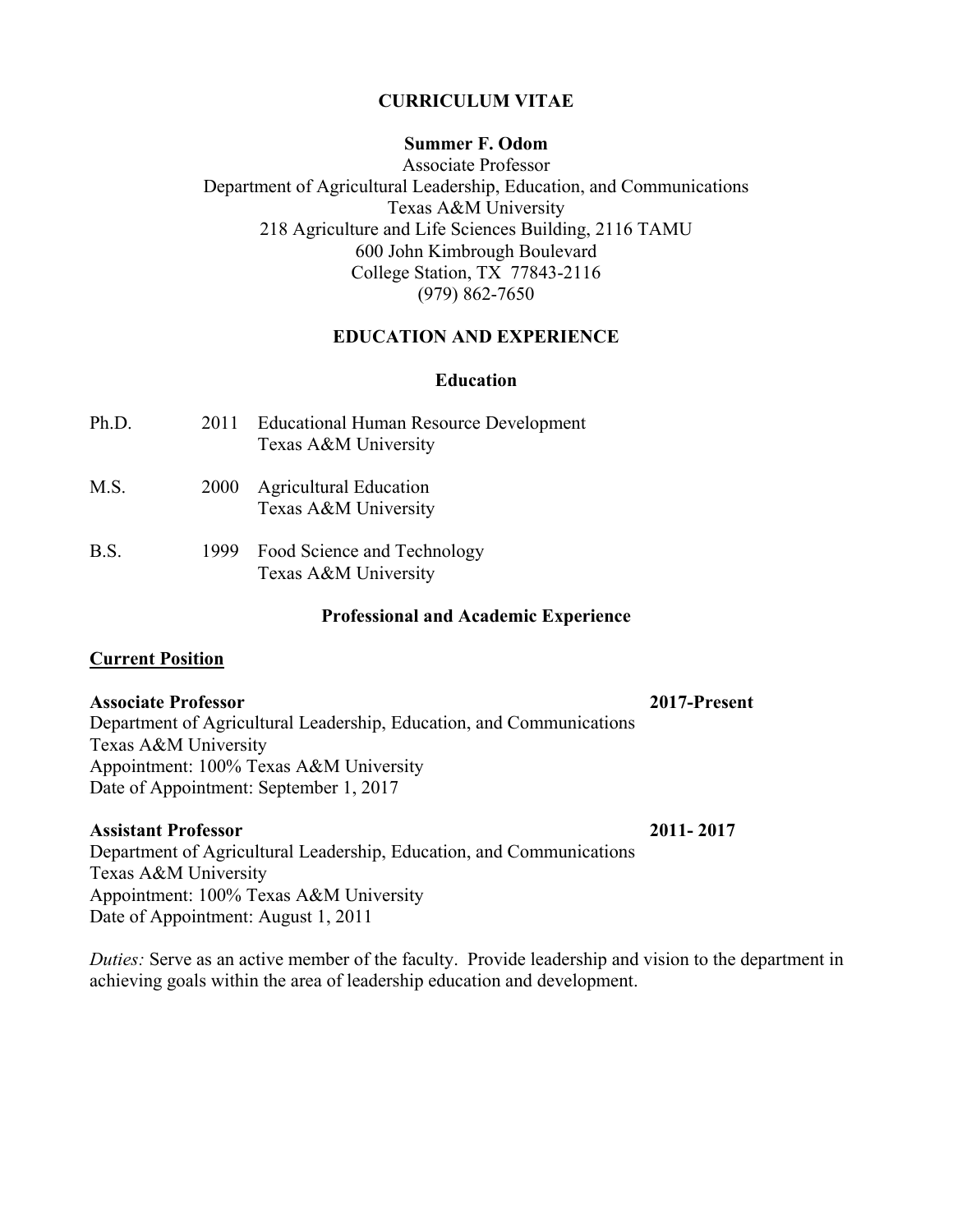- Develop and teach undergraduate and graduate courses in related area of specialization, consistent with needs for the general departmental curriculum and the graduate program, write and grade examinations.
- Collaborate closely with research programs at AgriLife research and extension centers where appropriate and provide leadership to interdisciplinary and interagency regional, state, national and international programs.
- Advise graduate research assistants, supervise graduate teaching assistants and guide them in regularly scheduled meetings.
- Develop graduate student programs consistent with research framework.
- Lead and participate in thesis and non-thesis graduate student committees when appropriate and consistent with reasonable work load.
- Counsel and work with students and develop and maintain a research program focused on area of specialization.
- Achieve national recognition for scholarly activities through publication of work in refereed journals.
- Participate in departmental committees.

# **Graduate Faculty Member 2011-Present**

Texas Tech University

Duties: Provide instruction and advisement in the direction of research for graduate students in the Joint Doctor of Education in Agricultural Education degree program. This program is a joint program between Texas A&M University and Texas Tech University. The degree is delivered at-a-distance.

# **Previous Positions**

# **Assistant Lecturer 2000-2011**

Department of Agricultural Leadership, Education, and Communications Texas A&M University

*Duties:* Provided leadership to advising program for ALED/ADEV majors (650+ students and multiple advisors each semester). Organized class scheduling of ALED courses, handled dismissal of students from program, enforced probation criteria, and maintained ALED listserv. Advised 300+ students obtaining degrees in ALED/ADEV each semester, taught one to two leadership courses per semester, facilitated peer advisor program in the department for all ALEC majors, conducted research in leadership education, and supervised undergraduate student interns.

# **Graduate Teaching/Research Assistant 1999-2000**

Department of Agricultural Leadership, Education, and Communications Texas A&M University

*Duties*: Taught and assisted with courses in the ALED degree program, provided leadership to peer advisors, and conducted research on extension and leadership education.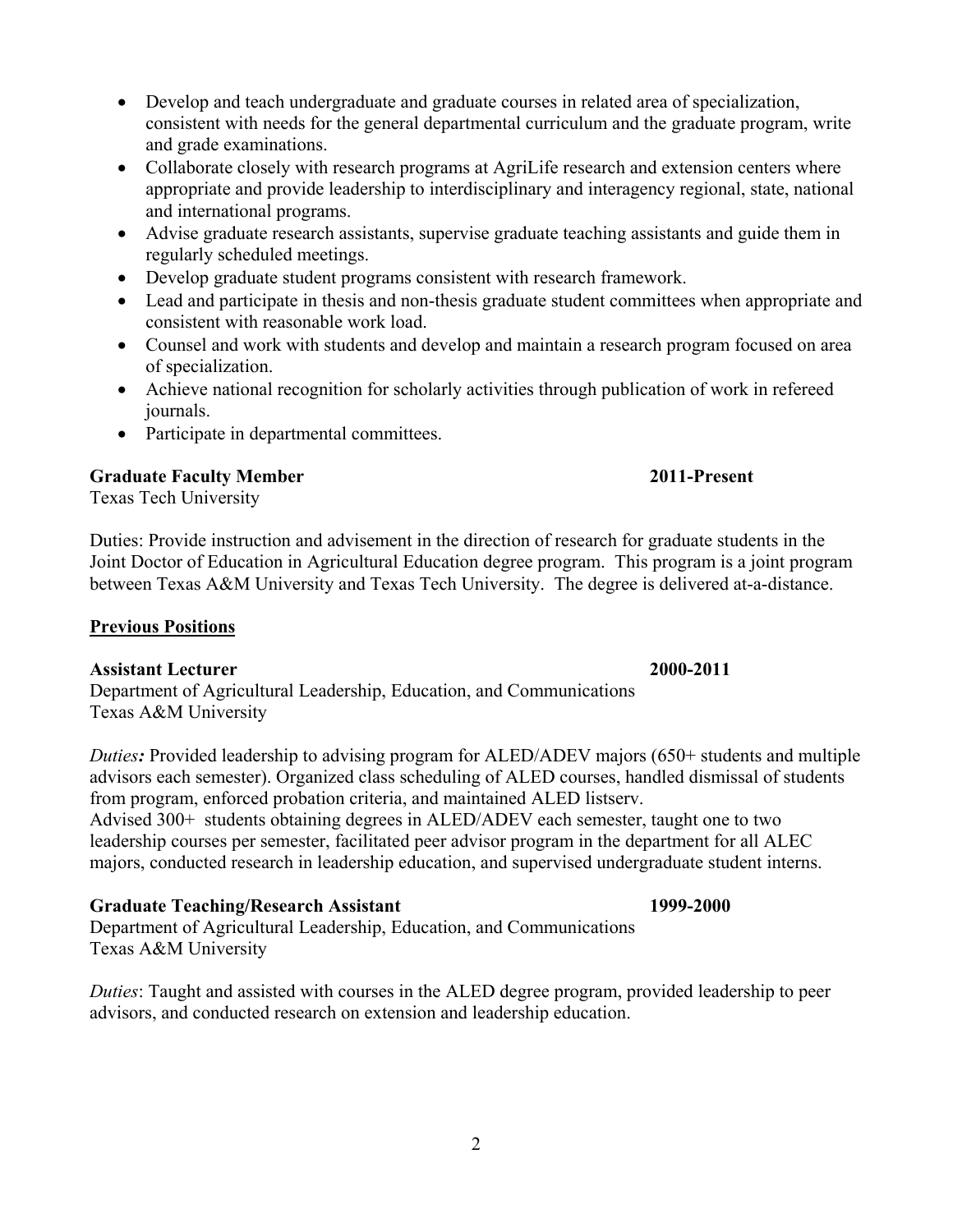#### **Awards and Recognition**

- **2018 The Association of Former Students Distinguished Achievement Award College Level,** TAMU, recognition for teaching.
- **2018 NACTA Educator Award,** national award for teaching in agricultural, environmental, natural, and life sciences.
- **2018 Outstanding Research Poster:** Leaders on and off the field: A look at strengths of college student athletes enrolled in a personal leadership course. (Stein, M., Martin, A., & Odom, S. F.). Poster presented at the Association of Leadership Educators Conference, Chicago, IL.
- **2018 Distinguished Research Poster:** Yes, I'm biased, but I'm okay with that: Examining implicit bias in an undergraduate personal leadership course. (Schaefer, Z., Odom, S. F., Dunn, A., & Stein, M.). Poster presented at the Association of Leadership Educators Conference, Chicago, IL.
- **2017 Distinguished Research Poster**: Effects of Leadership Education and Personality Types on Motivation to Lead of Undergraduate Students Studying Leadership. (Wilkerson, M., Dunn, A., & **Odom, S. F.**). Poster presented at the annual meeting of the Association of Leadership Educators, Charleston, SC.
- **2017 Distinguished Research Poster**: An Assessment of the Undergraduate Leadership Teaching Assistant Experience (ULTA): Students' Change in Transformational Leadership Behaviors. (Green, W., **Odom, S.F.**, & Moore, L. L.). Poster presented at the annual meeting of the Association of Leadership Educators, Charleston, SC.
- **2016 Nominee:** Texas A&M Association of Former Students Distinguished Achievement Award for Individual Student Relationships (University Level)**.**
- **2015 Outstanding Research Poster:** *Outcomes of a Service-Learning Project for Students Enrolled in a Personal Leadership Course*. (**Odom, S. F**, & McKee, V.). Poster presented at the annual meeting of the Association of Leadership Educators, Washington, DC.
- **2015 Distinguished Research Poster:** *A Qualitative Examination of Success Factors for Tenure Track Women Faculty in Agricultural Education*. (McKee, V., Murphrey, T. P., Christiansen, C., & **Odom, S. F.)** Poster presented at the annual meeting of the Southern Region of the American Association for Agricultural Education, Atlanta, GA.
- **2015 Distinguished Educator Workshop**: *Logic of Leadership*. (Moore, L. L., & Odom, S. F.). Workshop presented at the annual meeting of the Association of Leadership Educators, Washington, DC.
- **2014 Dean's Outstanding Achievement Award for Service.** Presented to one individual per year in the College of Agriculture & Life Sciences at Texas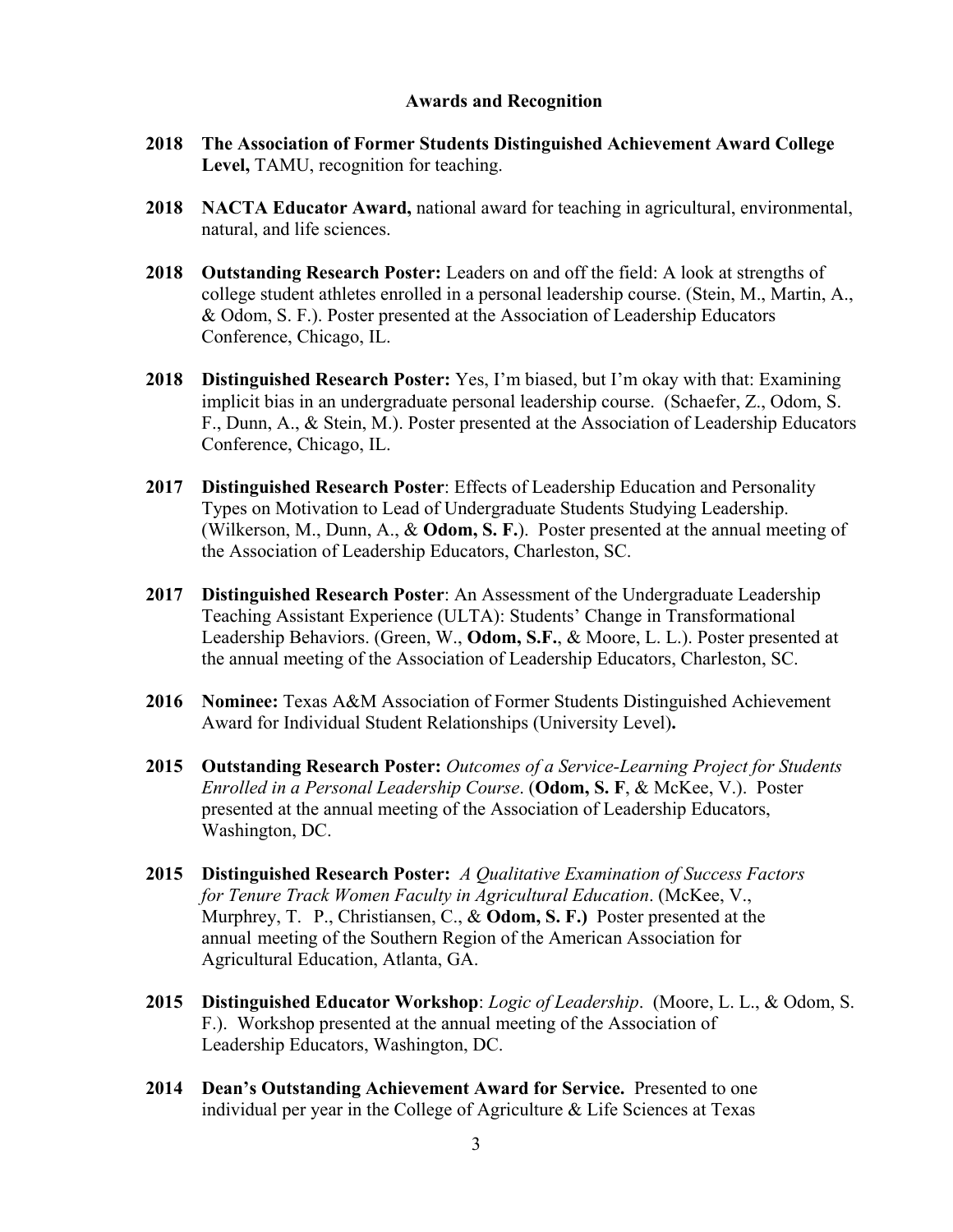A&M University.

- **2014 Outstanding Innovative Idea Poster**: *Using the New York Times in Leadership to Create Meaningful Learning for Agricultural Education Students Studying Leadership*. (**Odom, S. F.**, & Weeks, W. G.). Poster presented at the annual meeting of the American Association for Agricultural Education, Dallas, TX.
- **2010 Commission Sponsored Conference Presentation**: *Meeting in the Middle: Exploring the Advisor-Graduate Student Relationship (***Odom, S. F.**, & McKim, B.) Paper presented at the annual meeting of the National ACademic ADvising Association, Orlando, FL.
- **2009 President's Award for Academic Advising**. Recognition by Office of the Provost and Executive Vice President for Academic Affairs at Texas A&M University. One of five advisors recognized.

# **Selected Refereed Journal Articles**

- 1. **Odom, S. F.**, & Mckee, V. (2018). Real life leaders in the mirror: An online undergraduate leadership course assignment. *Journal of Leadership Education, 17*(2), 114-122. doi: 10.12806/V17/I2/A3.
- 2. Yopp, A.\*, McKim, B., Moore, L. L., **Odom, S. F**., & Hanagriff, R. (2017). A multidimensional needs assessment of social emotional learning skill areas. *Journal of Agricultural Education, 58*(1), 186-206. doi: 10.5032/jae.2017.01186.
- 3. Sandlin, M. R., Lindner, J. R., Dooley, K. E., **Odom, S. F.**, Lombardini, L., & Perez, K. (2017). Consumer perceptions of fruit and vegetable origin, growing methods, and willingness to pay in Trinidad and Tobago marketplaces: Implications for extension programming. *Journal of Human Sciences and Extension, 5*(3), 35-52. Retrieved from https://docs.wixstatic.com/ugd/c8fe6e\_2c873307b68d4440a3153523f5ac63cd.pdf
- 4. Moore, L. L., **Odom, S. F**., & Boyd, B. L. (2017). The team leadership summit: Culminating the leadership experience. *Journal of Leadership Education, 16*(3), 1-8. doi: 1012806/V16/I3/A1.
- 5. **Odom, S. F.**, Dunn, A.\*, & McKee, V. (2017). Measuring significant learning through a personal leadership transformation assignment in an undergraduate leadership course. *Journal of Leadership Education, 16*(3), 67-81. doi: 1012806/V16/I3/R3
- 6. McKee, V.\* **Odom, S. F**., Moore, L. L., & Murphrey, T. P. (2016). Impacts of an agricultural leadership extension program for county officials*. Journal of Agricultural Education*, *57*(4), 203-217. doi: 10.5032/jae.2016.04203
- 7. Murphrey, T. P., **Odom, S. F**., McKee, V.\*, & Christiansen, C.\* (2016). A qualitative examination of success factors for tenure-track women faculty in postsecondary agricultural education. *Journal of Agricultural Education*, *57*(4), 55-68. doi: 10.5032/jae.2016.04055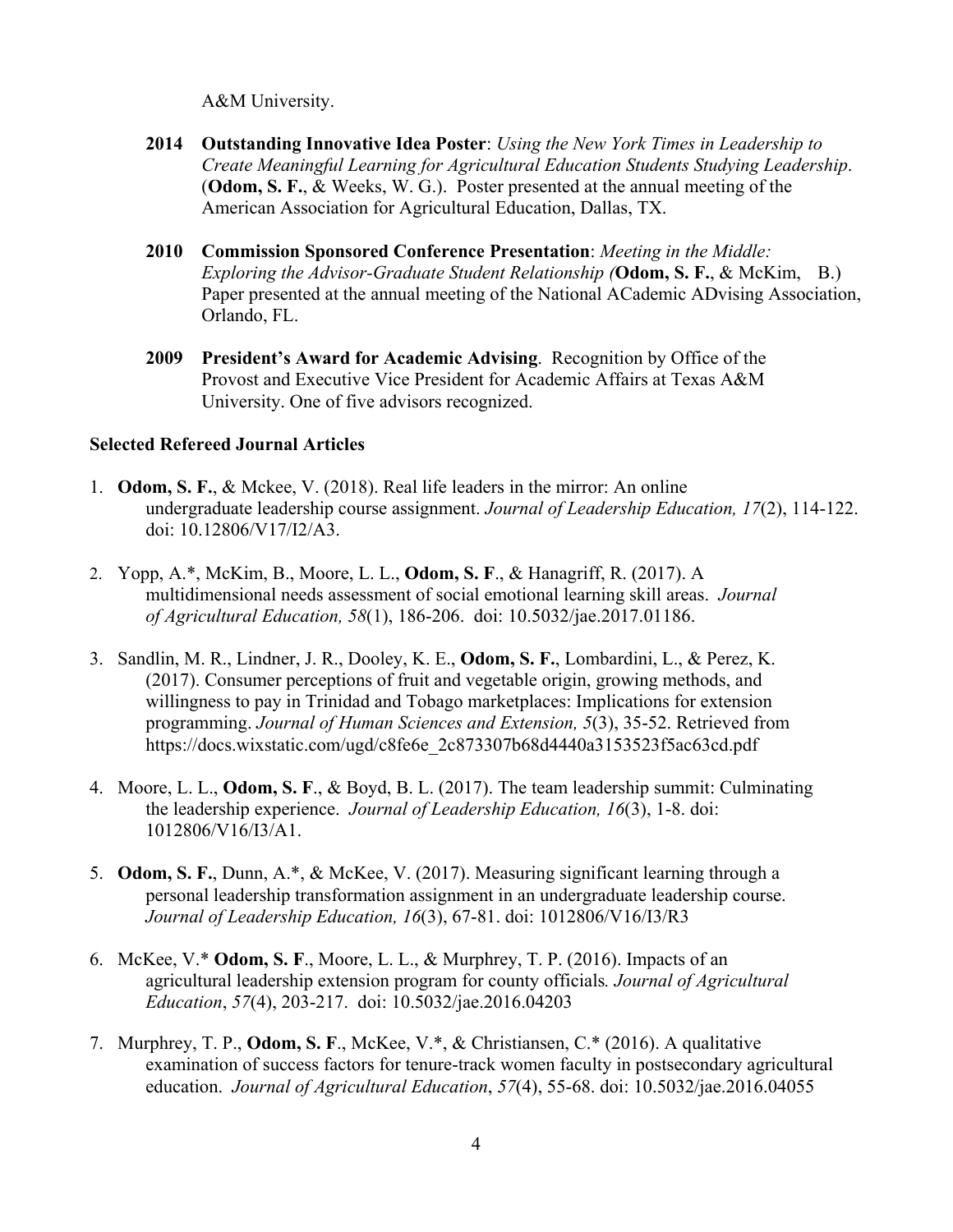- 8. Dunn, A.\*, Ho, S. P.\*, **Odom**, **S. F**., & Purdue, E.\* (2016). Influence of formal academic leadership programs on undergraduates' leadership mindset: An assessment of a Corps of Cadets Program. *Journal of Leadership Education*, *15*(4), 57-74. doi: 1012806/V15/14/R5
- 9. Dunn, A.\*, **Odom, S. F.**, Moore, L. L., & Rotter, C. (2016). Leadership mindsets of first-year undergraduate students: An assessment of a leadership-themed living learning community. *Journal of Leadership Education*, *15*(3), 151-169. doi: 1012806/V15/13/R6
- 10. Murphrey, T. P., **Odom, S. F**., Sledd, J.\* (2016). An examination of university agricultural education faculty attitudes toward the implementation of high impact learning experiences. *Journal of Agricultural Education*, *57*(3), 162-179. doi: 10.5032/jae.2016.03162
- 11. **Odom, S. F**., Burbank, M.\*, & Reed, D. W. (2016). An examination of a graduate learning community in a college of agriculture. *NACTA Journal*, *60*(4), 398-404.
- 12. Burbank, M.\*\*, **Odom, S. F.**, & Sandlin, M. R. (2015). A content analysis of undergraduate students' perceived reasons for changes in personal leadership behaviors. *Journal of Leadership Education, 14*(2), 182-197. doi: 1012806/V14/I2/R12.
- 13. **Odom, S. F.**, Andenoro, A., Sandlin, M. R., & Jones, J.\* (2015). Undergraduate leadership students' self-perceived level of moral imagination: An innovative foundation for moralitybased leadership curricula. *Journal of Leadership Education, 14*(2), 129-145*.* do*i:* 1012806/V14/I2/R9
- 14. **Odom, S. F.** (2015). Undergraduate student perceptions of the pedagogy used in a leadership course: A qualitative examination. *Journal of Leadership Education, 14*(2), 17-29. doi: 1012806/V14/I2/R2.
- 15. **Odom, S. F**., Ho, S. P.\*, & Moore, L. L. (2015). An examination of the outcomes of the undergraduate leadership teaching assistant experience as a high-impact practice in leadership education. *Journal of Leadership Education, 14*(2), 100-117*.* doi*:* 1012806/V14/I2/R7 .
- 16. Ho, S. P.\*, & **Odom, S. F.** (2015). Mindsets of leadership education undergraduates: An approach to program assessment. *Journal of Leadership Education*, *14*(1), 92-106. doi: 1012806/V14/I1/R6

# **Selected Refereed Conference Proceedings/Presentations**

- 1. **Odom, S. F.,** Dunn, A., Strong, R. L. (2017). Implementing Articulate Storyline 2 as a supplemental teaching tool to expand learning in an undergraduate leadership course. Discovery session presented at the *Online Learning Conference*, Orlando, FL.
- 2. Dunn, A., & **Odom, S. F.** (2017). The motivation and intent towards leadership and entrepreneurship of undergraduate students enrolled in leadership majors or minors. (Accepted Research Paper). *Association of Leadership Educators Conference.*  Charleston, SC.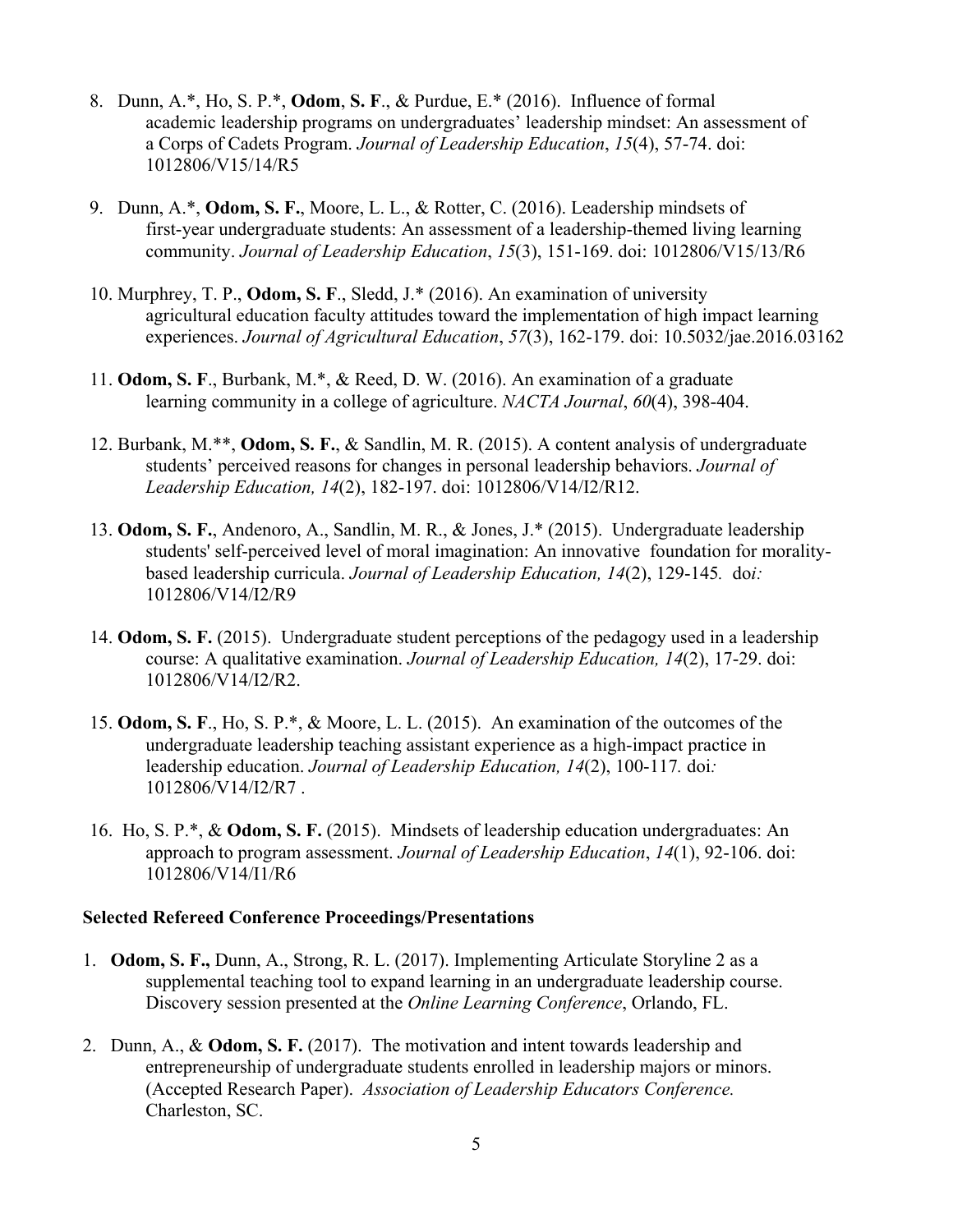- 3. **Odom, S. F.**, Dunn, A., Walther, D. R., Strong, R. L., Rangel-Posada, J., & Rutherford, T. (2017). *Integrating biomimicry in an undergraduate leadership course*. Presentation at the North American Colleges and Teachers of Agriculture (NACTA) Conference, West Lafayette, IN.
- 4. **Odom, S. F.,** Dunn, A.\*, & McKee, V.\* (2016). Measuring significant learning through a personal transformation assignment in an undergraduate leadership course. (Accepted Research Paper). *Association of Leadership Educators Conference*. Sacramento, CA.
- 5. Dunn, A.\*, Ho, S.P.\*, **Odom, S. F**., & Purdue, E.\* (2016). Influence of formal academic leadership programs on undergraduates' leadership mindset: An assessment of a Corps of Cadets Program. (Accepted Research Paper). *Association of Leadership Educators Conference*. Sacramento, CA.
- 6. McKee, V., **Odom, S. F**., **Murphrey, T**. **P**., & **Moore, L. L**. (2016). An assessment of a county government agricultural leadership program-Implications and impacts. (Accepted Research Paper). *Association of Leadership Educators Conference*. Sacramento, CA.
- 7. **Odom, S. F**., & McKee, V. (2016). Real life leader in the mirror: An online undergraduate leadership course assignment. (Accepted Innovative Practice Paper). *Association of Leadership Educators Conference*. Sacramento, CA.
- 8. Moore, L. L., **Odom, S. F**., & Boyd, B. (2016). The **t**eam leadership summit: Culminating the leadership experience. (Accepted Innovative Practice Paper). *Association of Leadership Educators Conference*. Sacramento, CA.
- 9. Moore, L. L., & **Odom, S. F.** (2015). The logic of leadership. Association of Leadership Educators Conference (Accepted Educator Showcase). Washington, D.C.
- 10. Murphrey, T. P., **Odom, S. F.**, & Sledd, J. (2015). An examination of university agricultural education faculty attitudes toward the implementation of high impact learning experiences. *Proceedings of the 2015 American Association for Agricultural Education Conference.* San Antonio, Texas*.*
- 11. Murphrey, T. P., **Odom, S. F**., McKee, V., & Christiansen, C. (2015). A qualitative examination of success factors for tenure-track women faculty in postsecondary agricultural education. *Proceedings of the 2015 American Association for Agricultural Education Conference.* San Antonio, Texas*.*

# **Selected Peer-Reviewed Posters**

- 1. Essler, K.\*, **Odom, S. F**., Boyd, B.L., Harlin, J., Moore, L. L., & Stein, M. (2018). *Developing a learning community of first generation college student veterans.* Poster presented at the NASPA Symposium on Military-Connected Students, New Orleans, LA.
- 2. Stein, M.\*, Martin, A.\*\*, & **Odom, S. F.** (2018). *Leaders on and off the field: A look at strengths*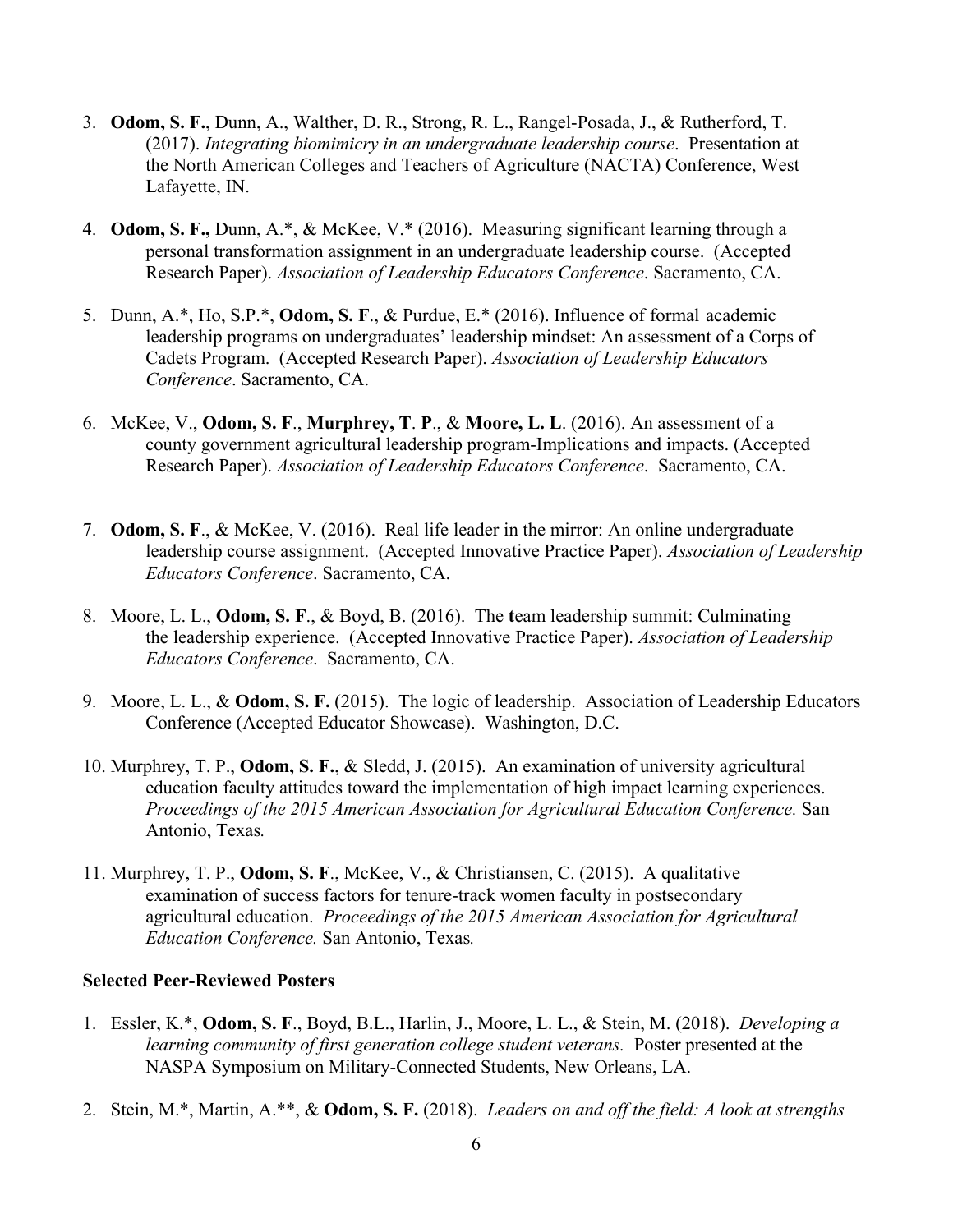*Of college student athletes enrolled in a personal leadership course*. Poster presented at the Association of Leadership Educators Conference, Chicago, IL. **Outstanding Research Poster Award**.

- 3. Schaefer, Z.\*\*, **Odom, S. F**., Dunn, A.\*, & Stein, M.\* (2018). *Yes, I'm biased, but I'm okay with that: Examining implicit bias in an undergraduate personal leadership course*. Poster presented at the Association of Leadership Educators Conference, Chicago, IL. **Distinguished Research Poster Award**.
- 4. Stein, M.\*, **Odom, S. F.**, Boyd, B. L., Harlin, J., & Moore L. L. (2018). *Developing a learning community of first generation college student veterans.* Poster presented at the American Association for Agricultural Education National Conference, Charleson, SC.
- 5. Stein, M.\*, **Odom, S. F.**, Boyd, B. L., Harlin, J., & Moore L. L. (2018). *Developing a learning community of first generation college student veterans.* Poster presented at the American Association for Agricultural Education Southern Region Conference, Jacksonville, FL.
- 6. Green, W. \*\*, **Odom, S. F.**, & Moore, L. L. (2017). An assessment of the undergraduate leadership teaching assistant experience (ULTA): Students change in transformational leadership behaviors. Poster presented at the *Association of Leadership Educators Conference*, Charleston, SC.
- 7. Wilkerson, M.\*\*, Dunn, A.\*, & **Odom, S. F.** (2017). Effects of leadership education and personality types on motivation to lead of undergraduate students studying leadership. Poster presented at the *Association of Leadership Educators Conference*, Charleston, SC.
- 8. Dunn, A. L.\*, **Odom, S. F.,** Strong, R., & Rutherford, T. (2017). *Utilizing biomimicry to teach organizational structure, organizational culture, and decision-making in an introductory leadership course.* Poster presented at the Association of Leadership Educators Conference, Charleston, SC.
- 9. **Odom, S. F.**, Dunn, A. L., Strong, R. L., Rangel-Posada, J., & Rutherford, T. (2017). *Utilizing biomimicry to teach organizational structure, organizational culture, and decisionmaking in an introductory leadership course.* Poster presented at the American Association of Agricultural Education Conference, San Luis Obispo, CA.
- 10. Borges, B., Dunn, A. L., & **Odom, S. F.** (2017). *Motivation and intent to lead of undergraduate agricultural leadership majors*. Poster presented at the American Association of Agricultural Education Conference, San Luis Obispo, CA.
- 11. Grabsch, D.\*, & **Odom, S. F.** (2016). *Outcomes from a dialogue about diversity in a graduate learning community*. Poster presented at the North American Colleges and Teachers of Agriculture Conference. University of Hawai'i at Manoa.
- 12. Greene, W.\*\*, & **Odom, S. F.** (2016). An examination of perceived leadership development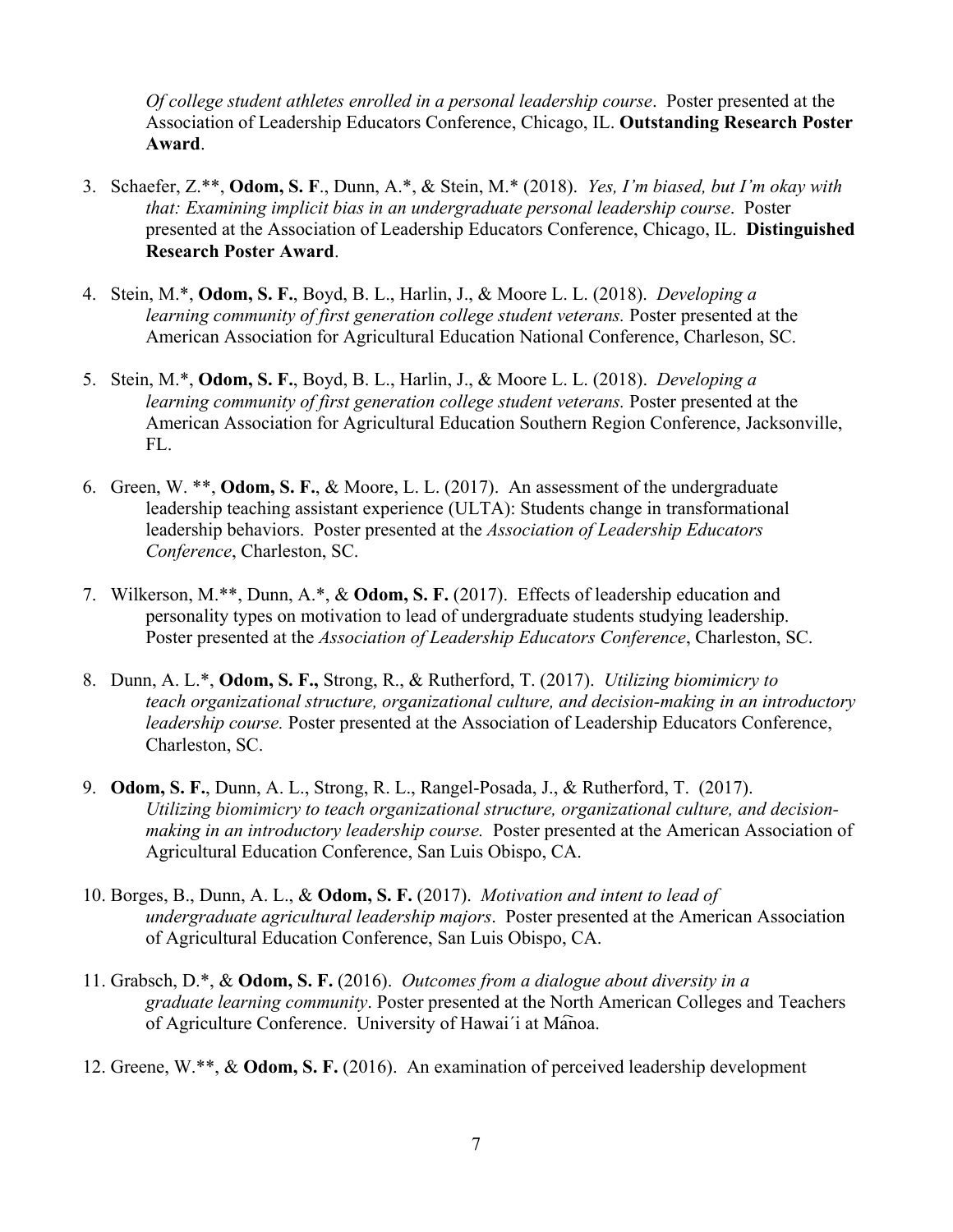and growth of college students through an undergraduate professional collegiate organization. (Research Poster Accepted). *Association of Leadership Educators Conference*. Sacramento, CA.

- 13. McKee, V., **Odom, S. F.**, & Moore, L. L. (2015). Personality profiles of undergraduate students in a leadership course. *Association of Leadership Educators* (Accepted Poster). Washington, D.C.
- 14. **Odom, S. F**., & McKee, V. (2015). Outcomes of a service learning project for students enrolled in an undergraduate personal leadership course. *Association of Leadership Educators* (Accepted Poster). Washington, D.C.
- 15. Walther, D. & **Odom, S. F**. (2015). A content analysis using Google news alerts about incidents of snakebite in tropical countries. *Proceedings of the AIAEE Conference*. (Research Poster Session). Wageningen, The Netherlands.

#### **Other Published Work**

**Odom, S. F.**, & McKee, V. (2018). A tool for teaching personal leadership online: The real life leader in the mirror assignment. *Pause for Pedagogy*, Dec. 2018. Available from: https://intersections.ilamembers.org/member-benefit-access/interface/pause-for-pedagogy/thereal-life-leader-in-the-mirror

#### **Description of Selected Funded Grants**

- **Odom, S. F. (PI**), Harlin, J., Boyd, B., Moore, L. L., Essler, K., & Cambronera, K. (2018). *A Learning Community for First Generation Veteran Students in the College of Agriculture and Life Sciences at Texas A&M University*. Funded by the Office of the Associate Provost for Academic Affairs. \$4,500.
- **Odom, S. F. (PI**), Harlin, J., Boyd, B., Moore, L. L., Essler, K., & Cambronera, K. (2017). *A Learning Community for First Generation Veteran Students in the College of Agriculture and Life Sciences at Texas A&M University*. Funded by the Office of the Associate Provost for Academic Affairs and the College of Agriculture & Life Sciences. \$14, 920.
- **Odom, S. F. (PI),** Rangel-Posada, J., Rutherford, T., & Strong, R. (2015). *Developing Critical Thinking by Implementing Concepts from Biomimicry into a Leadership Course.* Funded by the PESCA Program, TAMU. \$24,998.50.
- **Odom, S. (PI).** (2015). *Neuhaus-Shepardson Faculty Development Grant.* Funded through the College of Agriculture and Life Sciences. \$2,000 (\$2,000).
- Heinz, K. (PI), & **Odom, S. (Co-PI)**. (2013). *Texas A&M Program of Exemplary Mentoring*. Funded by the Alfred P. Sloan Foundation. \$60,000 (\$15,000).
- Williams, J. (PI), **Odom, S**. **(Co-PI)**, & Strong, R. (Co-PI). (2013-2014). *Distance Education and the COALS Leadership Minor: Providing Opportunities for Students to Increase*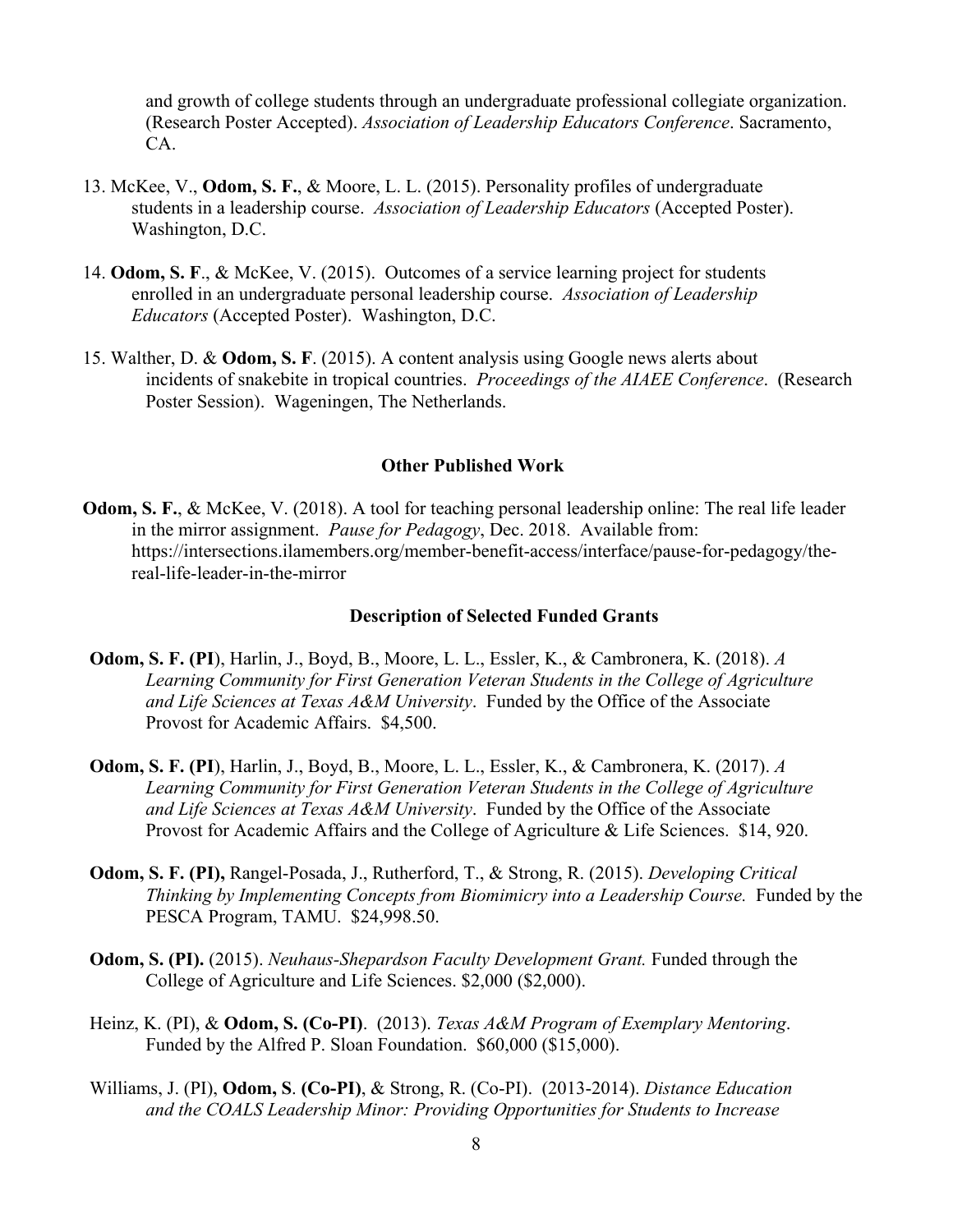*their Leadership Capacity Today, Tomorrow, and for our Future*. Funded by the College of Agriculture and Life Sciences. \$40,000 (\$13,333).

**Odom, S. (PI)**, & Bennett, G. (Co-PI). (2013). *Courses and Curricula for At-risk and Nontraditional Students Grant.* Funded by the Office of the Associate Provost for Undergraduate Studies. \$7,000 (\$7,000).

#### **SERVICE**

# **Professional Memberships**

### **American Association for Agricultural Education (AAAE)**

- Annual national conferences attended include: Asheville, NC (2012), San Antonio, TX (2015), Kansas City, MO (2016)
- Annual Southern Region conferences attended include: Orlando, FL (2013), Dallas, TX (2014), San Antonio, TX (2016)

## **Association of Leadership Educators (ALE)**

• Annual conferences attended include: Charleston, SC (2017), Sacramento, CA (2016), Washington, DC (2015), San Antonio, TX (2014), New Orleans, LA (2013), Key West, FL (2012), Denver, CO (2011), Milwaukee, WI (2010), Providence, RI (2009), Fort Worth, TX (2007), Bozeman, MT (2006), Wilmington, NC (2005)

# **North American Colleges and Teachers of Agriculture (NACTA)**

• Annual conference attended includes: University of Hawai'i, Manoa (2016), Iowa State University (2018)

#### **Service to State, National, and International Professional Organizations**

# **American Association for Agricultural Education (AAAE):**

Served as member of the Professional Development Committee (2013-2015), elected Chairman of the Southern Region from 2014-2015

Served as member of the conference planning committee (2014 conference)

#### **Association of Leadership Educators (ALE):**

Serve as ALE Conference Concurrent Sessions Committee Chairperson (2012-2013, 2017-2018) Recruit and lead committee to develop CFP for proposals submitted to annual conference, develop database for proposal submissions, oversee reviewer process, make judgments on acceptances and rejections of proposals to conference, create program for conference presentations, and orchestrate award selection of conference presentations.

Served as the Awards and Recognition Chair on the Board of Directors. Attended and participated in board meetings, solicited nominations for association awards, coordinated the application review process, and presented plaques and awards at annual meetings (2012-2014). Served as member of the conference steering committee (2011, 2012, 2017-2018).

#### **Reviewer for Journals and Conferences:**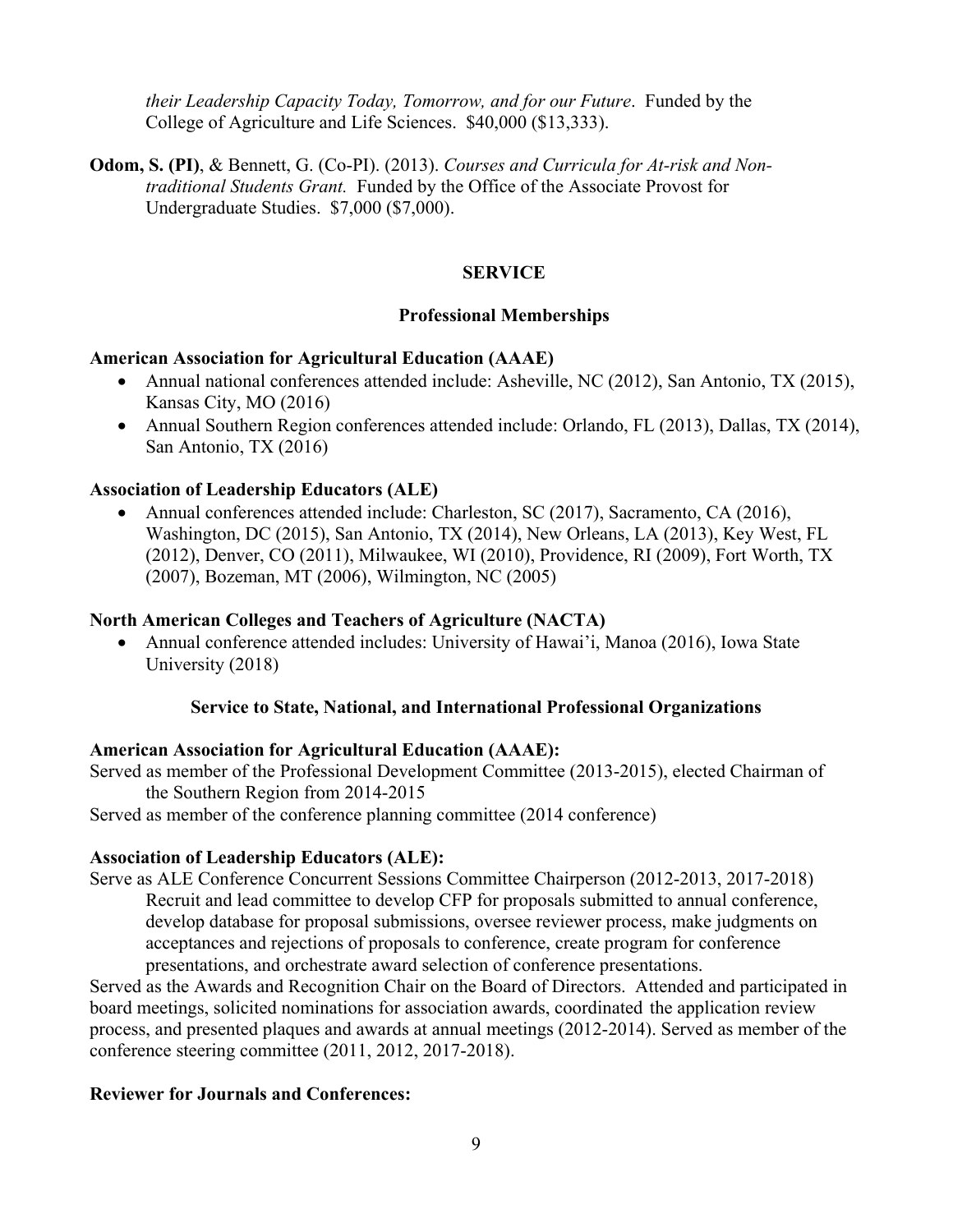Serve as reviewer for the Journal of Leadership Education, Journal of Agricultural Education, Journal of Leadership Studies as well as national and regional AAAE, AIAEE, and ALE conferences (ongoing).

#### **Peer Reviewer for USDA Higher Education Challenge Grant**

Identified as an expert in the field of agricultural leadership and reviewed four lesson supplements, provided comments, and completed two short surveys (Summer 2014).

# **University Service Assignments**

#### **Comprehensive Program Review (CPR) Committee**

Veterans Resource and Support Center, one of three members selected to conduct review of this department in the Division of Students Affairs at TAMU

#### **University Honors Council**

Representative for the College of Agriculture & Life Sciences (2018)

#### **PESCA Grant Reviewer:**

Was selected and reviewed grant proposals from faculty across TAMU (2016, 2017, 2018).

#### **Phi Kappa Phi (PKP) Honor Society**

Serve as Past-President (2018-2019) Served as President (2017-2018) Served as President-Elect (2016-2017). Served as Secretary/Treasurer (2015-2016).

#### **Maroon & White Leadership Fellow Coach:**

Serve as a Leadership Coach for one TAMU student. The purpose of this program is to guide participants in developing their identity as leaders through engaging in leadership development, education, and training opportunities while at Texas A&M University.

#### **Gates-Mueller and Brown Rudder Award Committee:**

Reviewed applicants of outstanding undergraduate students from each college and selected top student for both awards.

#### **Faculty Scorer of NSF funded Critical Thinking Assessment Test (CAT):**

Served on university faculty panel to score undergraduate students' writing.

#### **ATMentors**

Serve as a mentor to any students needing assistance at Texas A&M.

#### **College Service Assignments**

#### **Mentoring for Success in Research and Leadership Learning Community**:

Coordinate and facilitate activities at monthly meetings for graduate students selected for this learning community in the College of Agriculture and Life Sciences, establish mentor relationships among students (2013-present)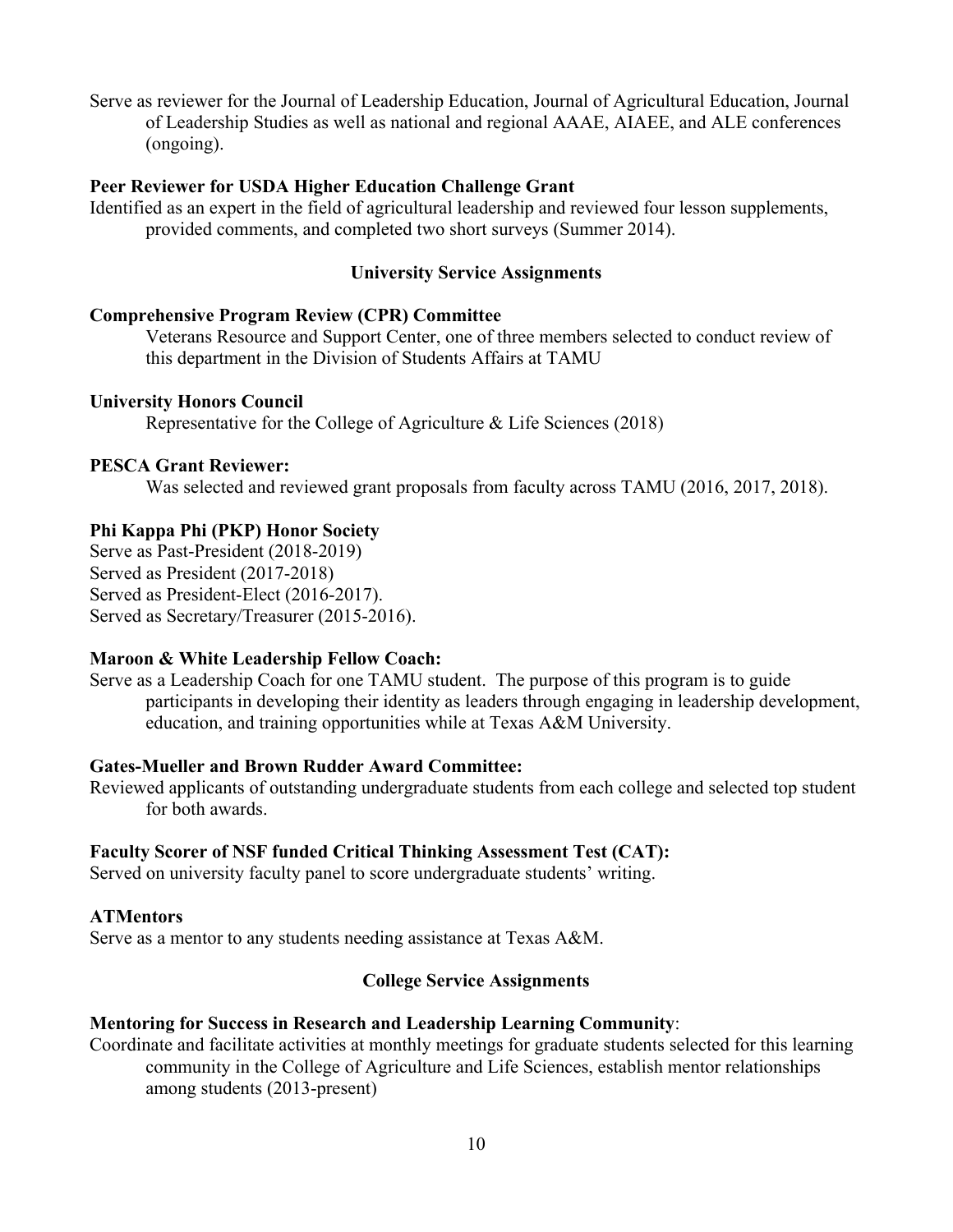#### **Selection Committee for Dean's Awards for Outstanding Achievement (2012, 2016)**

Reviewed award nominations and selected winners

#### **Undergraduate Review Committee for Experiential Learning RFP, COALS (2011)**

Developed a call for proposals to be sent out to departments for requesting funds

#### **COALS Scholarship Committee (2000-2011)**

Reviewed nominations from all department and selected scholarship winners

# **Faculty Screening Committee, Ag & Natural Resources Congressional Internship Program**

Evaluated students through their application and interview process

### **Departmental Service Assignments**

# **ALED Teaching Team Leader**

Coordinate meetings of those who teach ALED courses, organize teaching assistants for courses, advise the associate department head on hires for ALED courses, lead efforts on assessment of courses, point of contact for ALED course-related concerns such as curriculum changes.

# **Doc at a Distance Task Force**

Member of this committee to examine costs and benefits of this program in the ALEC department. Led focus group to collect information from faculty.

#### **Undergraduate Curriculum Committee in ALEC**

Served as chair of this committee of five individuals from all program areas in the department (2015-2017). Receive requests for curriculum changes, set deadlines and meeting times, create agenda and organize documents for monthly meetings, and communicate with the Associate Head for Undergraduate Programs to disseminate documents pertaining to curriculum changes, Served as a representative on the departmental committee to review new course proposals and changes in curriculum for graduate and undergraduate degree programs (2011-2017)

#### **ALEC Study Abroad/Study Away Incentive Program Committee**

Serve on committee to create incentives for those faculty who teach through study abroad and study away programs (2016-2017).

# **Search Advisory Committees:**

Lecturer, LDAG Minor Coordinator (2017) Program Director of the V. G. Young Institute of County Government (2014) Assistant Professor of Agricultural Communications and Journalism faculty position (2014) Academic Advisor for Agricultural Leadership and Development (2013) Academic Advisor for Agricultural Leadership and Development (2010) Academic Advisor for University Studies-Leadership (2010) Assistant Professor for Agricultural Leadership, Education, and Communications (2008)

#### **ALED 380 Study Away Instructor/Reflection Leader**

Participated as a faculty member in a high-impact field experience. Led nightly reflections and handled issues that arose on the 10-day trip.